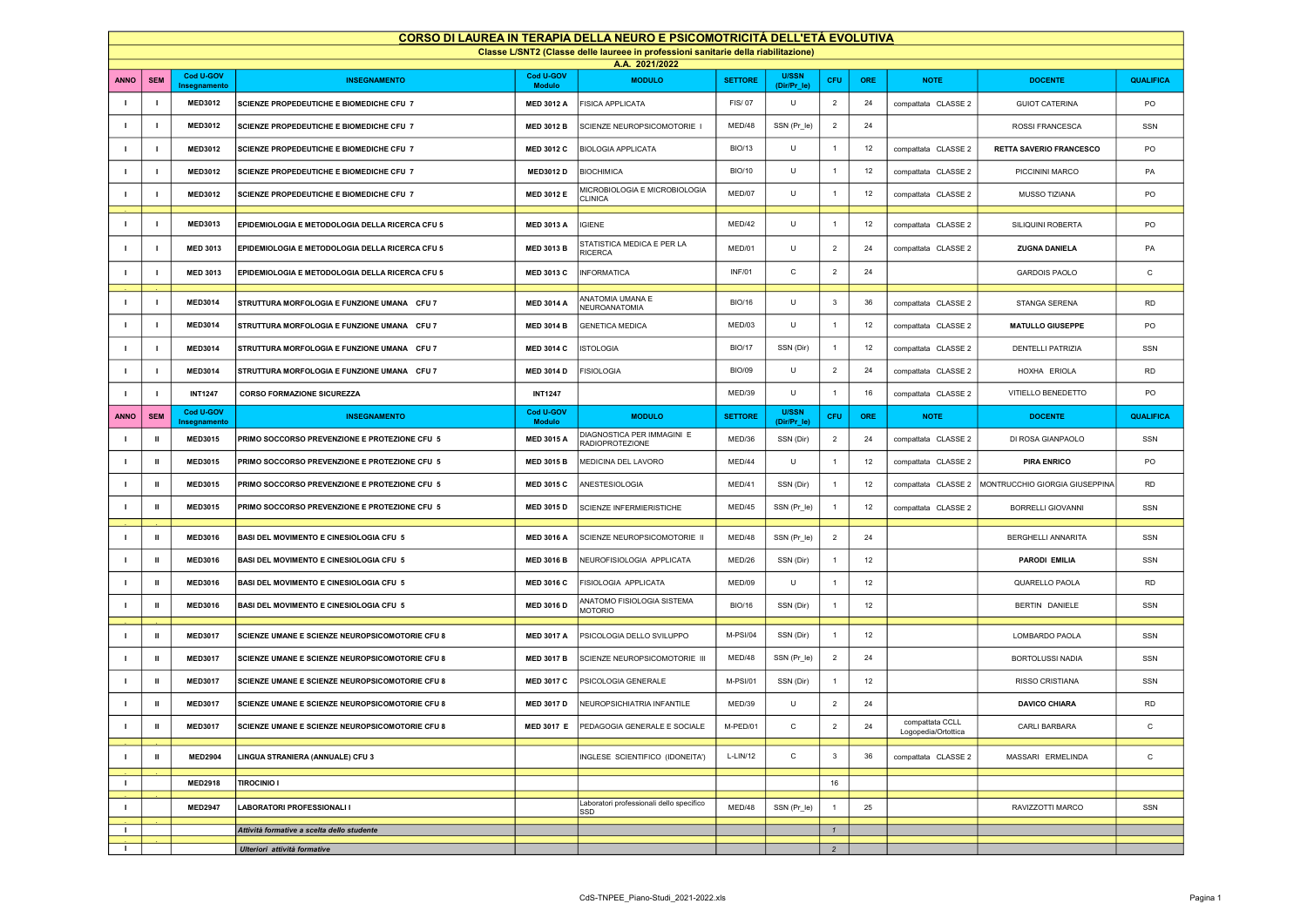| <b>ANNO</b>  | <b>SEM</b>     | Cod U-GOV<br>Insegnamento | <b>INSEGNAMENTO</b>                                                                | Cod U-GOV<br><b>Modulo</b> | <b>MODULO</b>                                   | <b>SETTORE</b> | <b>U/SSN</b><br>(Dir/Pr le) | <b>CFU</b>     | ORE        | <b>NOTE</b>                                                           | <b>DOCENTE</b>           | <b>QUALIFICA</b> |
|--------------|----------------|---------------------------|------------------------------------------------------------------------------------|----------------------------|-------------------------------------------------|----------------|-----------------------------|----------------|------------|-----------------------------------------------------------------------|--------------------------|------------------|
| $\mathbf{u}$ | $\blacksquare$ | <b>MED3018</b>            | NEUROPSICHIATRIA INFANTILE E METODOLOGIA GENERALE DELLA<br>RIABILITAZIONE CFU 6    | <b>MED 3018 A</b>          | NEUROPSICHIATRIA INFANTILE II                   | MED/39         | SSN (Dir)                   | $\overline{2}$ | 24         |                                                                       | <b>COMPAGNI CHIARA</b>   | SSN              |
| Ш            | - 1            | <b>MED3018</b>            | NEUROPSICHIATRIA INFANTILE E METODOLOGIA GENERALE DELLA<br>RIABILITAZIONE CFU 6    | <b>MED 3018 B</b>          | NEUROPSICHIATRIA INFANTILE III                  | MED/39         | SSN (Dir)                   | $\overline{1}$ | 12         |                                                                       | <b>GENTA MARINA</b>      | SSN              |
| $\mathbf{H}$ | l.             | <b>MED3018</b>            | NEUROPSICHIATRIA INFANTILE E METODOLOGIA GENERALE DELLA<br>RIABILITAZIONE CFU 6    | MED 3018 C                 | SCIENZE NEUROPSICOMOTORIE IV                    | MFD/48         | SSN (Pr_le)                 | $\overline{2}$ | 24         |                                                                       | <b>STROLA PATRIZIA</b>   | SSN              |
| $\mathbf{u}$ | $\blacksquare$ | <b>MED3018</b>            | NEUROPSICHIATRIA INFANTILE E METODOLOGIA GENERALE DELLA<br>RIABILITAZIONE CFU 6    | <b>MED 3018 D</b>          | NEUROPSICHIATRIA INFANTILE IV                   | MED/39         | SSN (Dir)                   | $\overline{1}$ | 12         |                                                                       | RAINO' ELENA             | SSN              |
|              |                |                           |                                                                                    |                            |                                                 |                |                             |                |            |                                                                       |                          |                  |
| $\mathbf{u}$ |                | <b>MED3019</b>            | FONDAMENTI DI PATOLOGIA E FISIOPATOLOGIA CFU 5                                     | <b>MED 3019 A</b>          | PATOLOGIA GENERALE                              | MED/04         | $\cup$                      | $\overline{2}$ | 24         | compattata CCLL<br>Logopedia/Ortottica ed<br>Assistenza Oftalmologica | PIZZIMENTI STEFANIA      | RU               |
| Ш            | $\blacksquare$ | <b>MED 3019</b>           | FONDAMENTI DI PATOLOGIA E FISIOPATOLOGIA CFU 5                                     | <b>MED 3019 B</b>          | <b>FARMACOLOGIA</b>                             | <b>BIO/14</b>  | U                           | $\overline{1}$ | $12\,$     |                                                                       | <b>OBERTO ALESSANDRA</b> | RU               |
| $\mathbf{u}$ | - 1            | <b>MED 3019</b>           | FONDAMENTI DI PATOLOGIA E FISIOPATOLOGIA CFU 5                                     | <b>MED 3019 C</b>          | NEUROPSICHIATRIA INFANTILE V                    | MFD/39         | U                           | $\overline{1}$ | 12         |                                                                       | VITIELLO BENEDETTO       | PO               |
| Ш            | ı              | <b>MED 3019</b>           | FONDAMENTI DI PATOLOGIA E FISIOPATOLOGIA CFU 5                                     | MED 3019 D                 | NEUROLOGIA I                                    | MED/26         | U                           | $\overline{1}$ | 12         |                                                                       | MONGINI TIZIANA          | PA               |
| ш            |                | MED3020                   | <b>SCIENZE PEDIATRICHE E MEDICO CHIRURGICHE CFU 5</b>                              | <b>MED 3020 A</b>          | PEDIATRIA GENERALE E<br>SPECIALISTICA           | MFD/38         | $\cup$                      | $\overline{2}$ | 24         |                                                                       | <b>RAMENGHI UGO</b>      | PO               |
| $\mathbf{u}$ | $\mathbf{I}$   | <b>MED3020</b>            | SCIENZE PEDIATRICHE E MEDICO CHIRURGICHE CFU 5                                     | <b>MED 3020 B</b>          | NEONATOLOGIA                                    | MED/38         | U                           | $\overline{1}$ | 12         |                                                                       | MUSSA ALESSANDRO         | <b>RD</b>        |
| $\mathbf{H}$ | $\blacksquare$ | <b>MED3020</b>            | SCIENZE PEDIATRICHE E MEDICO CHIRURGICHE CFU 5                                     | <b>MED 3020 C</b>          | CHIRURGIA PEDIATRICA E INFANTILE                | MED/20         | $\sf U$                     | $\overline{1}$ | 12         |                                                                       | CATALANO SILVIA          | <b>RD</b>        |
| $\mathbf{I}$ | $\blacksquare$ | <b>MED3020</b>            | <b>SCIENZE PEDIATRICHE E MEDICO CHIRURGICHE CFU 5</b>                              | <b>MED 3020 D</b>          | NEUROCHIRURGIA                                  | MED/27         | SSN (Dir)                   | $\overline{1}$ | 12         |                                                                       | RAGAZZI PAOLA            | SSN              |
| <b>ANNO</b>  | <b>SEM</b>     | Cod U-GOV<br>Insegnamento | <b>INSEGNAMENTO</b>                                                                | Cod U-GOV<br><b>Modulo</b> | <b>MODULO</b>                                   | <b>SETTORE</b> | <b>U/SSN</b><br>(Dir/Pr le) | CFU            | <b>ORE</b> | <b>NOTE</b>                                                           | <b>DOCENTE</b>           | QUALIFICA        |
| Ш            | $\mathbf{u}$   | <b>MED3023</b>            | NEUROPSICOLOGIA COMUNICAZIONE E PSICOMOTRICITA' CFU 8                              | <b>MED 3023 A</b>          | NEUROPSICHIATRIA INFANTILE VI                   | MED/39         | SSN (Dir)                   | $\overline{2}$ | 24         |                                                                       | CIUTI ALESSANDRO         | SSN              |
| Ш            | $\mathbf{u}$   | <b>MED3023</b>            | NEUROPSICOLOGIA COMUNICAZIONE E PSICOMOTRICITA' CFU 8                              | <b>MED 3023 B</b>          | SCIENZE NEUROPSICOMOTORIE V                     | MED/48         | SSN (Pr_le)                 | $\overline{2}$ | 24         |                                                                       | <b>GLIOZZI GIOVANNA</b>  | SSN              |
| Ш            | $\mathbf{I}$   | <b>MED3023</b>            | <b>NEUROPSICOLOGIA COMUNICAZIONE E PSICOMOTRICITA' CFU 8</b>                       | <b>MED 3023 C</b>          | SCIENZE NEUROPSICOMOTORIE VI                    | MED/48         | SSN (Pr_le)                 | $\overline{1}$ | 12         |                                                                       | PORELLO ELISA            | SSN              |
| $\mathbf{u}$ | Ш              | <b>MED3023</b>            | NEUROPSICOLOGIA COMUNICAZIONE E PSICOMOTRICITA' CFU 8                              | MED 3023 D                 | SCIENZE LOGOPEDICHE                             | MED/50         | SSN (Pr_le)                 | $\overline{1}$ | 12         |                                                                       | GIUGLIEMINO PAOLA        | SSN              |
| $\mathbf{u}$ | $\mathbf{u}$   | <b>MED3023</b>            | NEUROPSICOLOGIA COMUNICAZIONE E PSICOMOTRICITA' CFU 8                              | <b>MED 3023 E</b>          | SCIENZE ORTOTTICHE                              | <b>MED/50</b>  | SSN (Pr_le)                 | $\overline{1}$ | 12         |                                                                       | PERINO PAOLA             | SSN              |
| $\mathbf{u}$ | $\mathbf{u}$   | <b>MED3023</b>            | NEUROPSICOLOGIA COMUNICAZIONE E PSICOMOTRICITA' CFU 8                              | <b>MED 3023 F</b>          | MALATTIE APPARATO VISIVO                        | MED/30         | $\cup$                      | $\overline{1}$ | 12         |                                                                       | ROLLE TERESA             | <b>RU</b>        |
| $\mathbf{u}$ | $\mathbf{I}$   | <b>MED3024</b>            | RIABILITAZIONE AREA NEUROMOTORIA E RESPIRATORIA CFU 5                              | <b>MED 3024 A</b>          | SCIENZE NEUROPSICOMOTORIE VII                   | MED/48         | SSN (Pr_le)                 | $\overline{2}$ | 24         |                                                                       | RAVIZZOTTI MARCO         | SSN              |
| $\mathbf{u}$ | Ш              | <b>MED3024</b>            | RIABILITAZIONE AREA NEUROMOTORIA E RESPIRATORIA CFU 5                              | <b>MED 3024 B</b>          | MALATTIE APPARATO RESPIRATORIO                  | MED/10         | SSN (Dir)                   | $\overline{1}$ | 12         |                                                                       | <b>GOIA MANUELA</b>      | SSN              |
| Ш            | $\mathbf{u}$   | <b>MED3024</b>            | RIABILITAZIONE AREA NEUROMOTORIA E RESPIRATORIA CFU 5                              | MED 3024 C                 | <b>MALATTIE APPARATO</b><br>CARDIOVASCOLARE     | MFD/11         | SSN (Dir)                   | $\overline{1}$ | 12         |                                                                       | <b>BORDESE ROBERTO</b>   | SSN              |
| Ш            | $\mathbf{u}$   | <b>MED3024</b>            | RIABILITAZIONE AREA NEUROMOTORIA E RESPIRATORIA CFU 5                              | MED 3024 D                 | SCIENZE NEUROPSICOMOTORIE VIII                  | MED/48         | SSN (Pr_le)                 | $\overline{1}$ | 12         |                                                                       | <b>NEGRI LUISA</b>       | SSN              |
| Ш            | Ш              | <b>MED3025</b>            | RIABILITAZIONE MALATTIE NEUROMUSCOLARI E CINESIOLOGIA SPECIALE<br>CFU <sub>5</sub> | <b>MED3025 A</b>           | NEUROLOGIA II                                   | MED/26         | U                           |                | 12         |                                                                       | <b>MONGINI TIZIANA</b>   | PA               |
| Ш            | Ш              | <b>MED3025</b>            | RIABILITAZIONE MALATTIE NEUROMUSCOLARI E CINESIOLOGIA SPECIALE<br>CFU <sub>5</sub> | MED 3025 B                 | NEUROPSICHIATRIA INFANTILE VII                  | MED/39         | SSN (Dir)                   | $\overline{2}$ | 24         |                                                                       | RICCI FEDERICA           | <b>RD</b>        |
| $\mathbf{u}$ | $\mathbf{u}$   | <b>MED3025</b>            | RIABILITAZIONE MALATTIE NEUROMUSCOLARI E CINESIOLOGIA SPECIALE<br>CFU <sub>5</sub> | MED 3025 C                 | SCIENZE NEUROPSICOMOTORIE IX                    | MED/48         | SSN (Pr_le)                 | $\overline{1}$ | 12         |                                                                       | PELAZZA STEFANO          | SSN              |
| $\mathbf{I}$ | $\mathbf{u}$   | <b>MED3025</b>            | RIABILITAZIONE MALATTIE NEUROMUSCOLARI E CINESIOLOGIA SPECIALE<br>CFU <sub>5</sub> | <b>MED 3025 D</b>          | SCIENZE NEUROPSICOMOTORIE X                     | MED/48         | SSN (Pr_le)                 | $\overline{1}$ | 12         |                                                                       | ROSSI FRANCESCA          | SSN              |
| Ш            |                | <b>MFD2932</b>            | <b>TIROCINIO II</b>                                                                |                            |                                                 |                |                             | 21             |            |                                                                       |                          |                  |
| Ш            |                | <b>MED2948</b>            | <b>LABORATORI PROFESSIONALI II</b>                                                 |                            | Laboratori professionali dello specifico<br>SSD | MED/48         | SSN (Pr_le)                 | $\overline{1}$ | 25         |                                                                       | BERGHELLI ANNA RITA      | SSN              |
| $\mathbf{H}$ |                |                           | Attività formativa a scelta dello studente                                         |                            |                                                 |                |                             | $\overline{2}$ |            |                                                                       |                          |                  |
| $\mathbf{u}$ |                |                           | Ulteriori attività formative                                                       |                            |                                                 |                |                             | $\overline{2}$ |            |                                                                       |                          |                  |